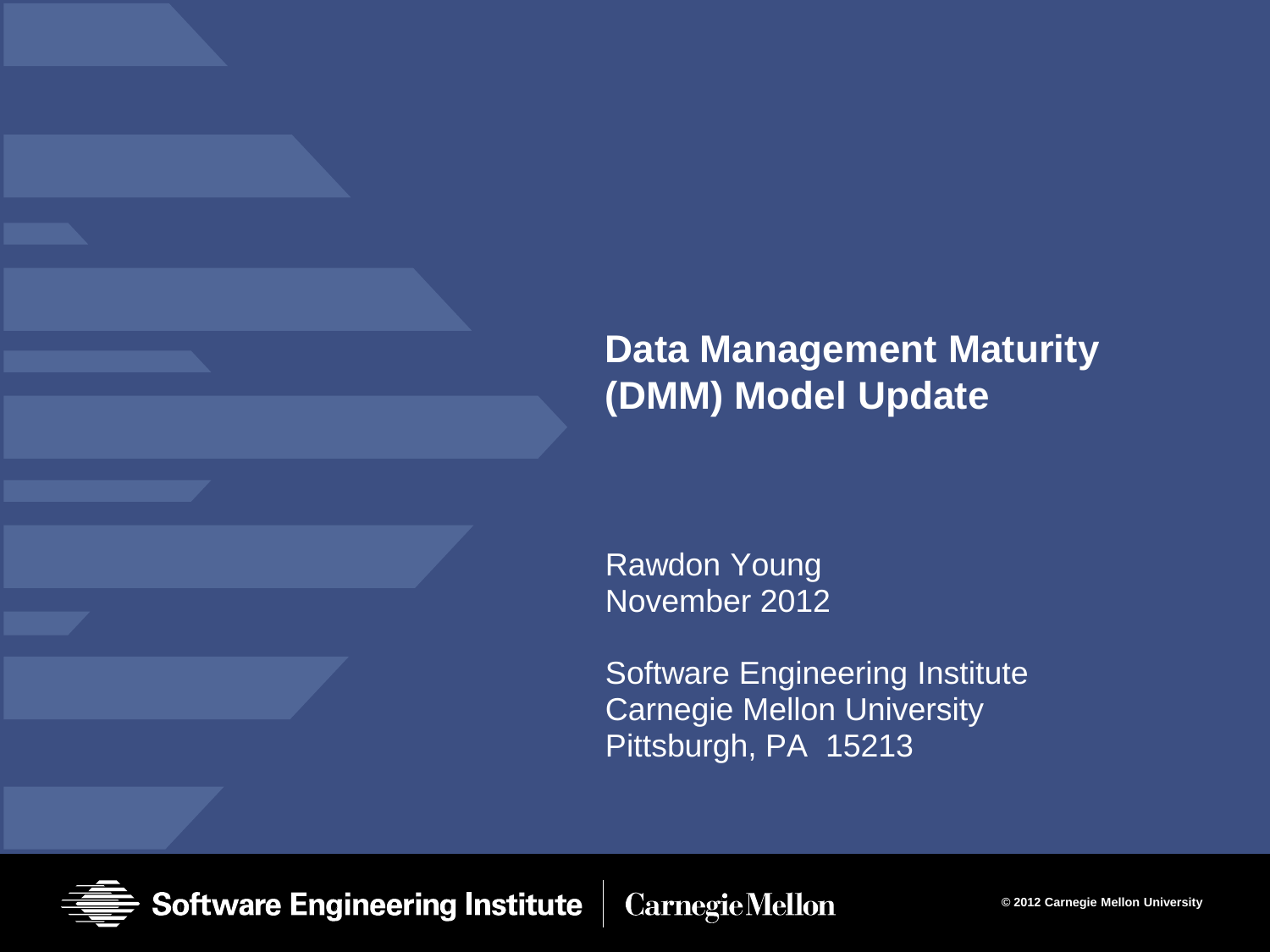### **Contents / Agenda**

The DMM

SEI Observations on Core Content Model from EDM Council

DMM V1.0 Requirements

CMMI Reuse in DMM

DMM Development Plan



**Software Engineering Institute** 

**CarnegieMellon**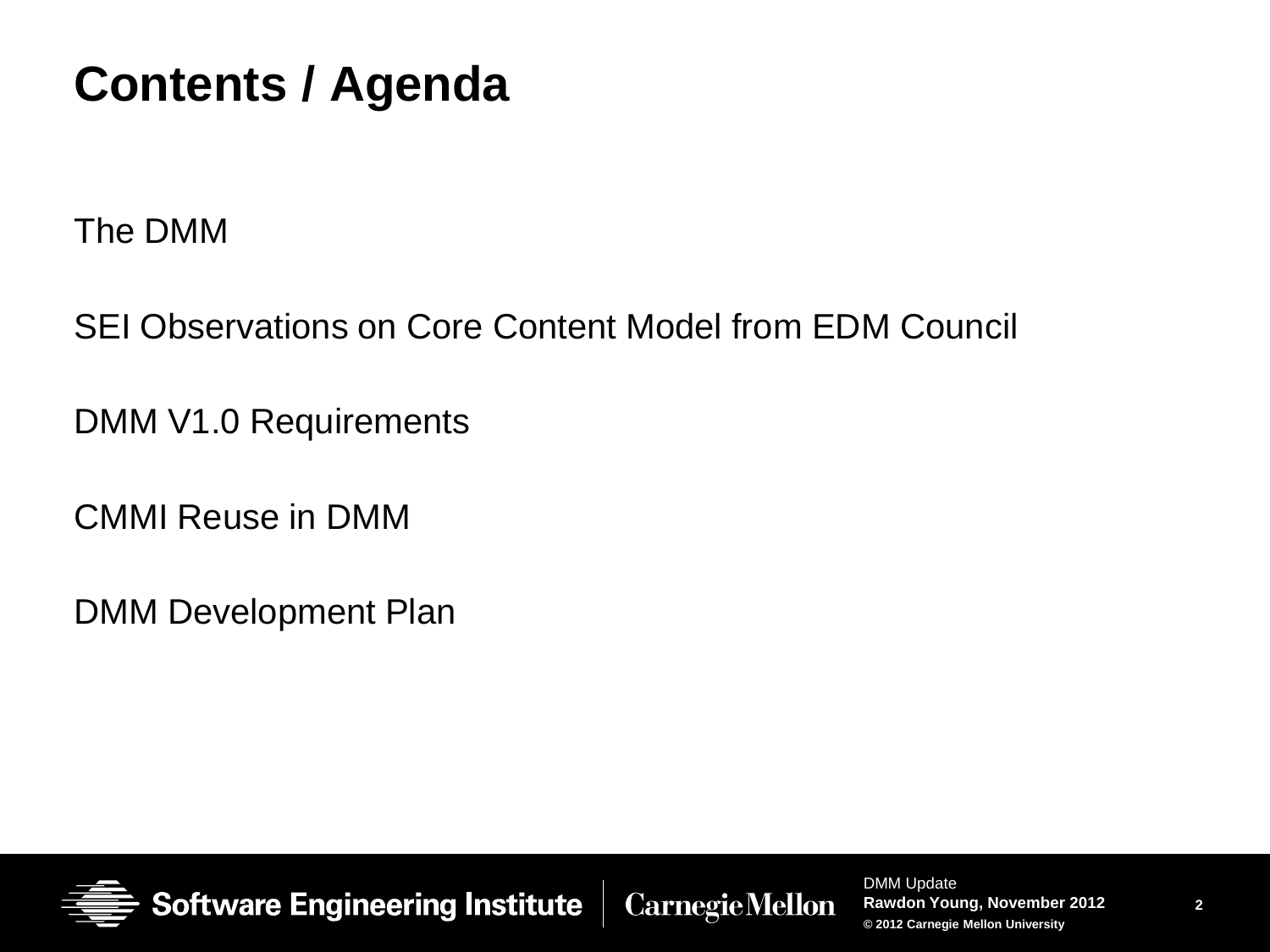## **DMM Model**



**Software Engineering Institute Carnegie Mellon** 

DMM Update **Rawdon Young, November 2012 © 2012 Carnegie Mellon University**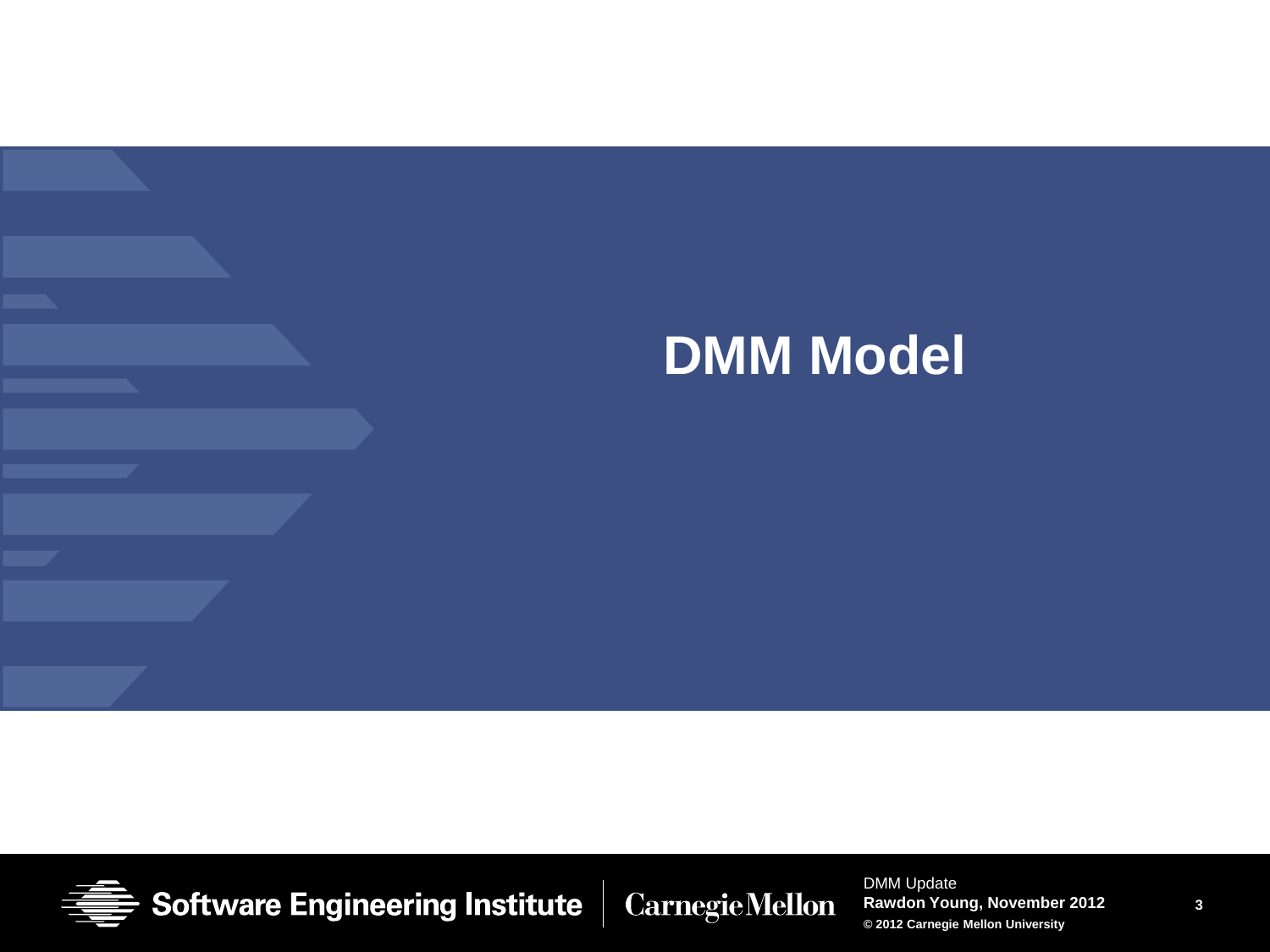### **Data Management Maturity Model**

Partnership between the Enterprise Data Management Council (EDM Council) and the SEI to develop a model for data management.

Detailed documentation of all components associated with data management at the project and organization level (practical measurement criteria based on operational reality)

Consistent measurement criteria for appraising data management capabilities that can be verified





Software Engineering Institute

**Carnegie Mellon**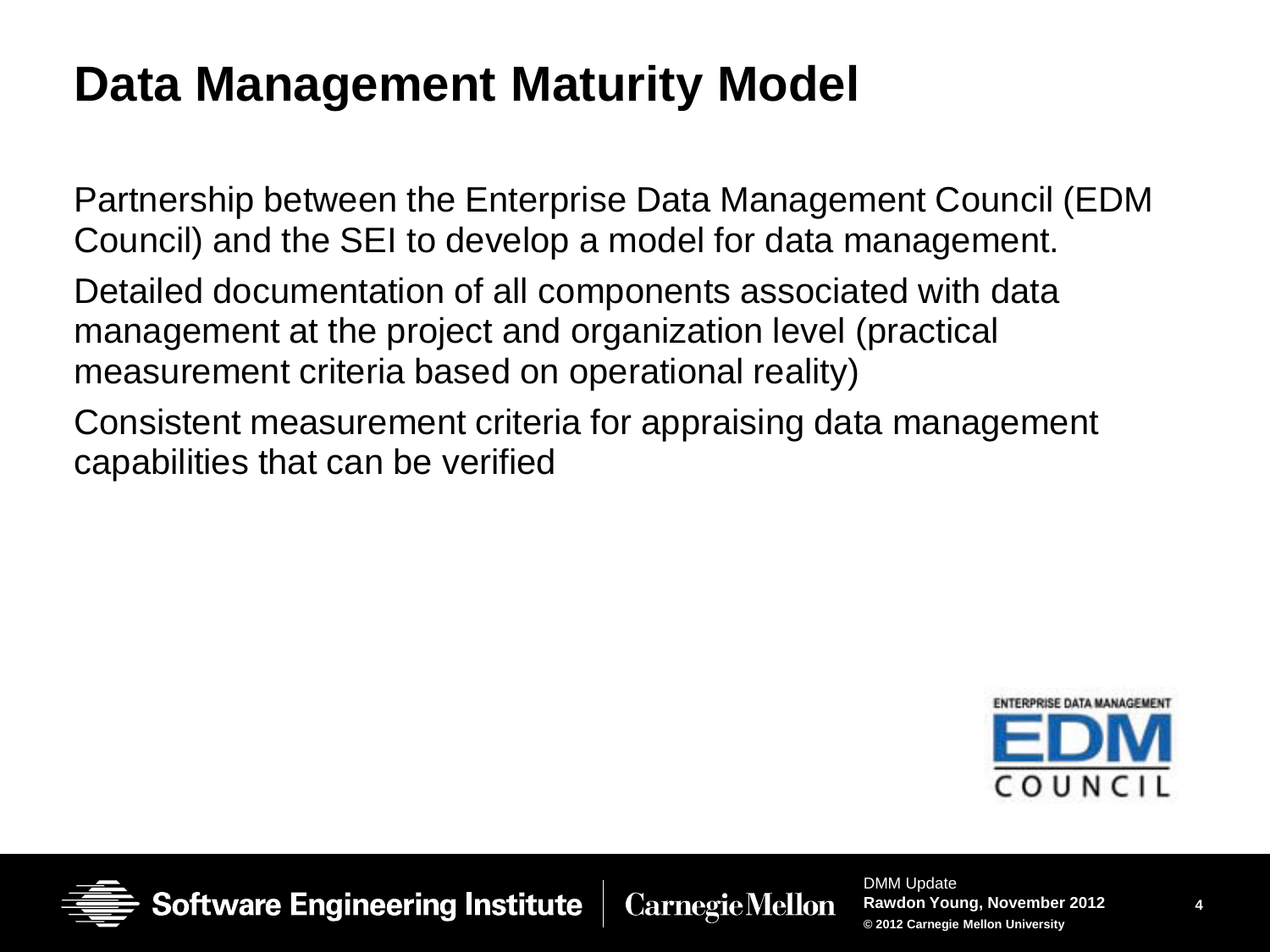### **Current Status**

Baseline content developed by EDM Council and verified by members (6 categories, 15 component areas, 36 business process areas, 18 policies/procedures, 200 capability measures)

Core team has been meeting 2/3x per week since January, 2011 to define components (definition, purpose, core issues, explicit goals, expected artifacts) and measurement criteria for each business process area

Prototype of the Data Profiling process area has been produced and is under review

Core content released by the EDMC



**Software Engineering Institute CarnegieMellon**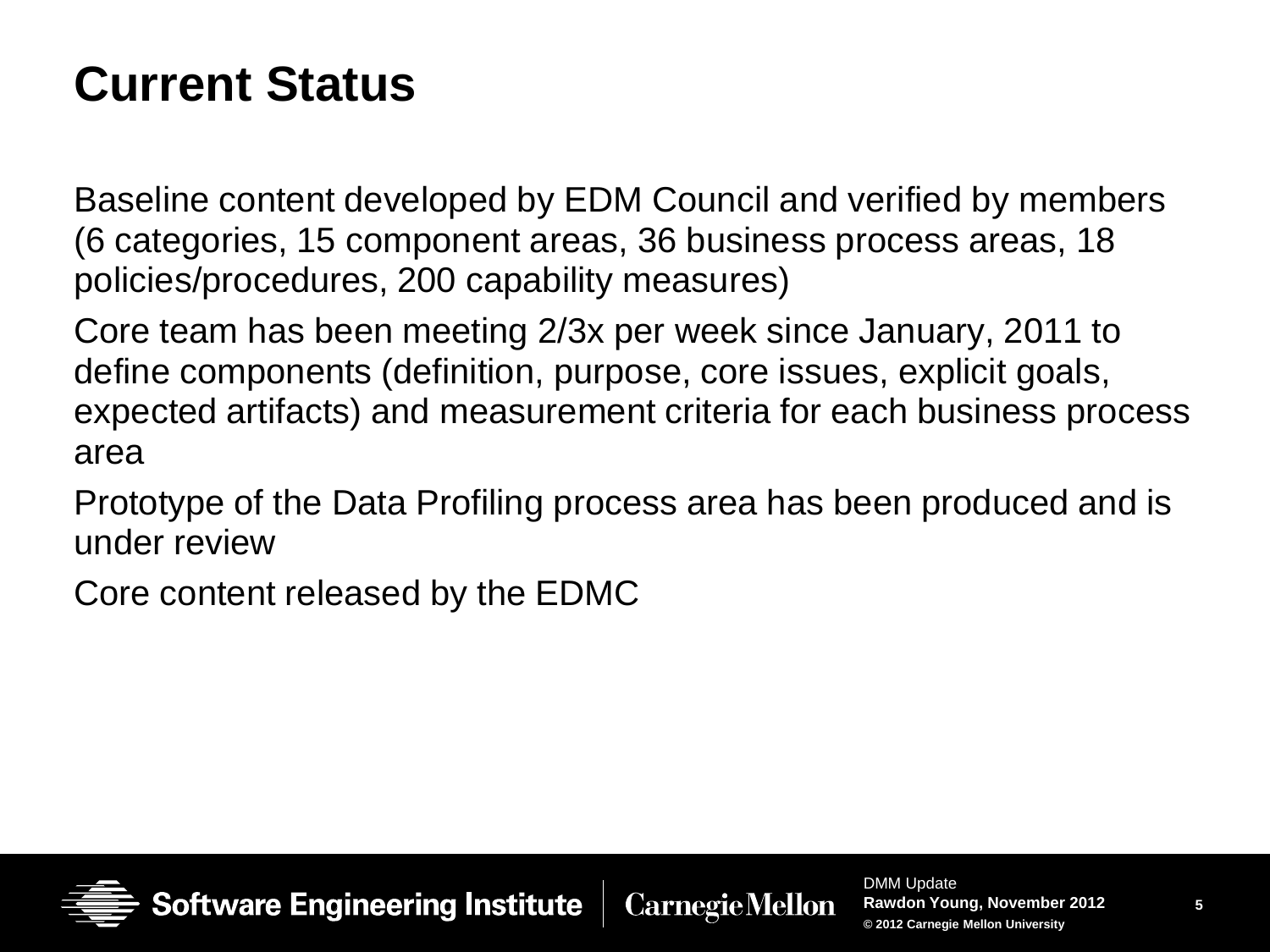### **Next Steps**



Discussions with regulators and market authorities on use of DMM for evaluating data management capability (in line with Senior Supervisors Report)

Building upon the prototype creating for certification and regulatory adoption

- DMM
- Training
- Any needed modification to SCAMPI appraisal methodology

**Software Engineering Institute**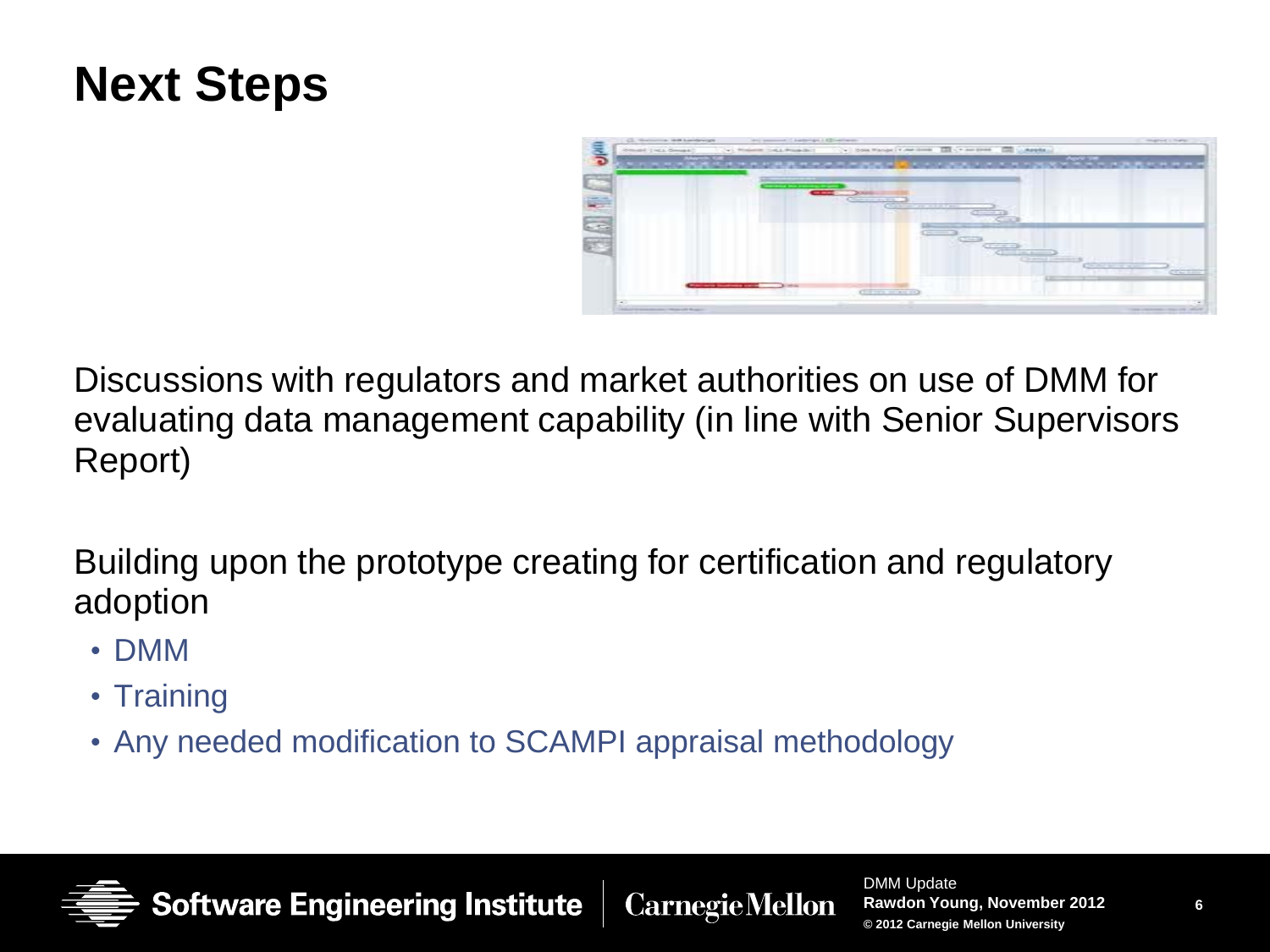### **Core Content Document Released by EDM Council – July 1, 2012**



**Software Engineering Institute Carnegie Mellon**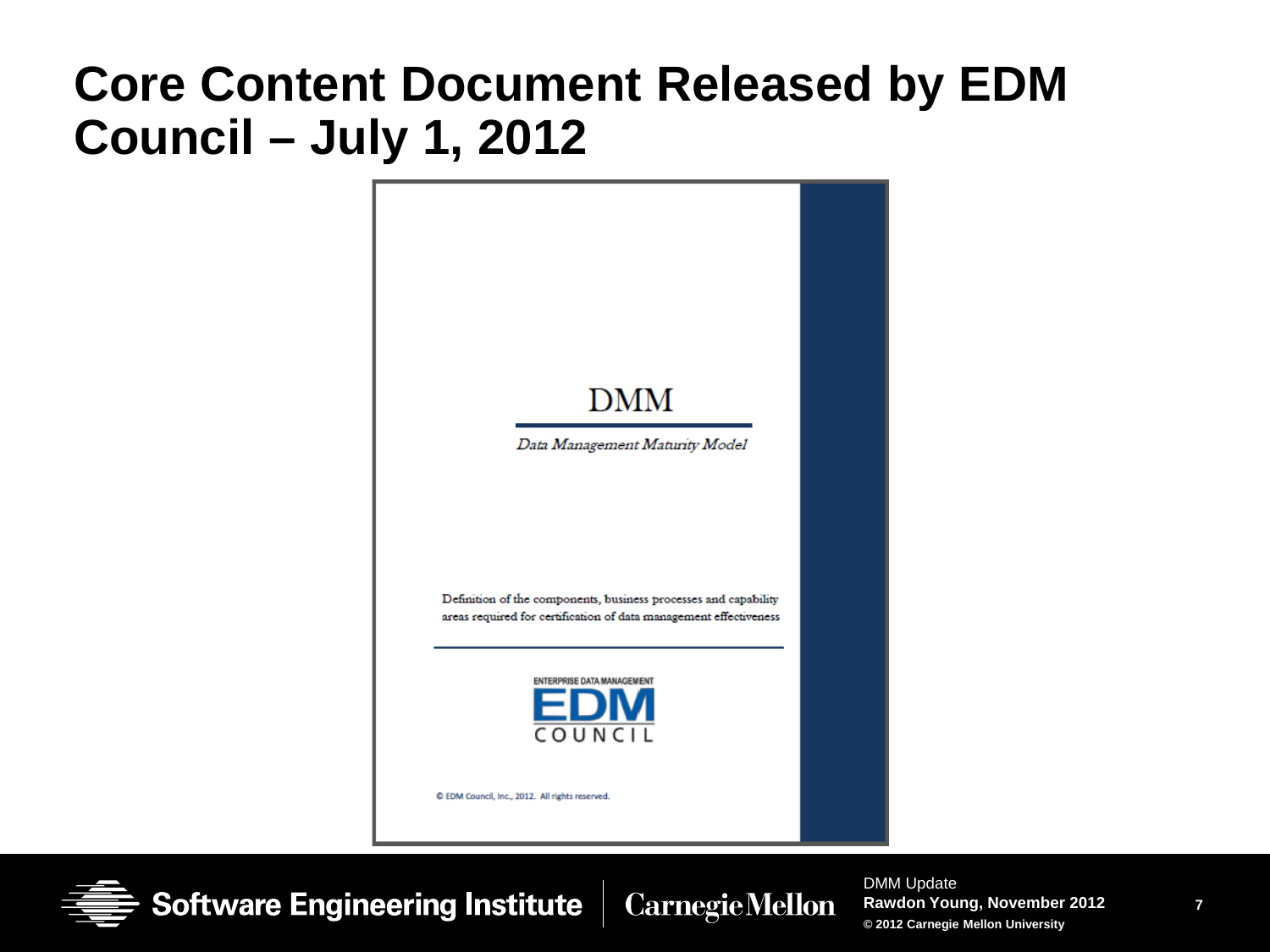### **DMM Proposed Process Areas**

| <b>Data</b>       | Data          | Data Management Objectives             |
|-------------------|---------------|----------------------------------------|
| <b>Management</b> | Management    | Data Management Priorities             |
| <b>Strategy</b>   | Goals         | Scope of Data Management               |
|                   |               | Program                                |
|                   | Corporate     | Alignment                              |
|                   | Culture       | <b>Communications Strategy</b>         |
|                   | Governance    | <b>Governance Structure</b>            |
|                   | Model         | <b>Organization Model</b>              |
|                   |               | Oversight                              |
|                   |               | Governance Implementation &            |
|                   |               | Management                             |
|                   |               | <b>Human Capital Requirements</b>      |
|                   |               | Measurement                            |
|                   | Data          | <b>Total Lifecycle Cost of</b>         |
|                   | Management    | Ownership                              |
|                   | Funding       | <b>Business Case</b>                   |
|                   |               | <b>Funding Model</b>                   |
|                   | Data          | Data Requirements Definition           |
|                   | Requirements  | <b>Operational Impact</b>              |
|                   | Lifecycle     | Data Lifecycle Management              |
| Data              | Standards and | Areas                                  |
| <b>Management</b> | Procedures    | Promulgation                           |
| <b>Operations</b> |               | <b>Business Process and Data Flows</b> |
|                   |               | Data Dependencies Lifecycle            |
|                   |               | <b>Ontology and Business Semantics</b> |
|                   |               | Data Change Management                 |
|                   | Data Sourcing | <b>Data Sourcing Requirements</b>      |
|                   |               | Procurement & Provider Process         |

| <b>Platform and</b>          | Architectural    | Architectural Standards         |
|------------------------------|------------------|---------------------------------|
| <b>Architecture</b>          | Framework        | Architectural Approach          |
|                              | Platform &       | Data Management Platform        |
|                              | Integration      | <b>Application Integration</b>  |
|                              |                  | <b>Release Management</b>       |
|                              |                  | <b>Historical Data</b>          |
| <b>Data Quality</b>          | Data Quality     | Data Quality Strategy           |
|                              | <b>Framework</b> | Development                     |
|                              |                  | Data Quality Measurement &      |
|                              |                  | Analysis                        |
|                              | Data Quality     | Data Profiling                  |
|                              | Assurance        | Data Quality Assessment         |
|                              |                  | Data Quality for Integration    |
|                              |                  | Data Cleansing                  |
| <b>Support Process Areas</b> |                  | <b>Configuration Management</b> |
|                              |                  | Measurement and Analysis        |
|                              |                  |                                 |
|                              |                  | <b>Requirements Management</b>  |
|                              |                  | <b>Risk Management</b>          |
|                              |                  |                                 |



**CarnegieMellon**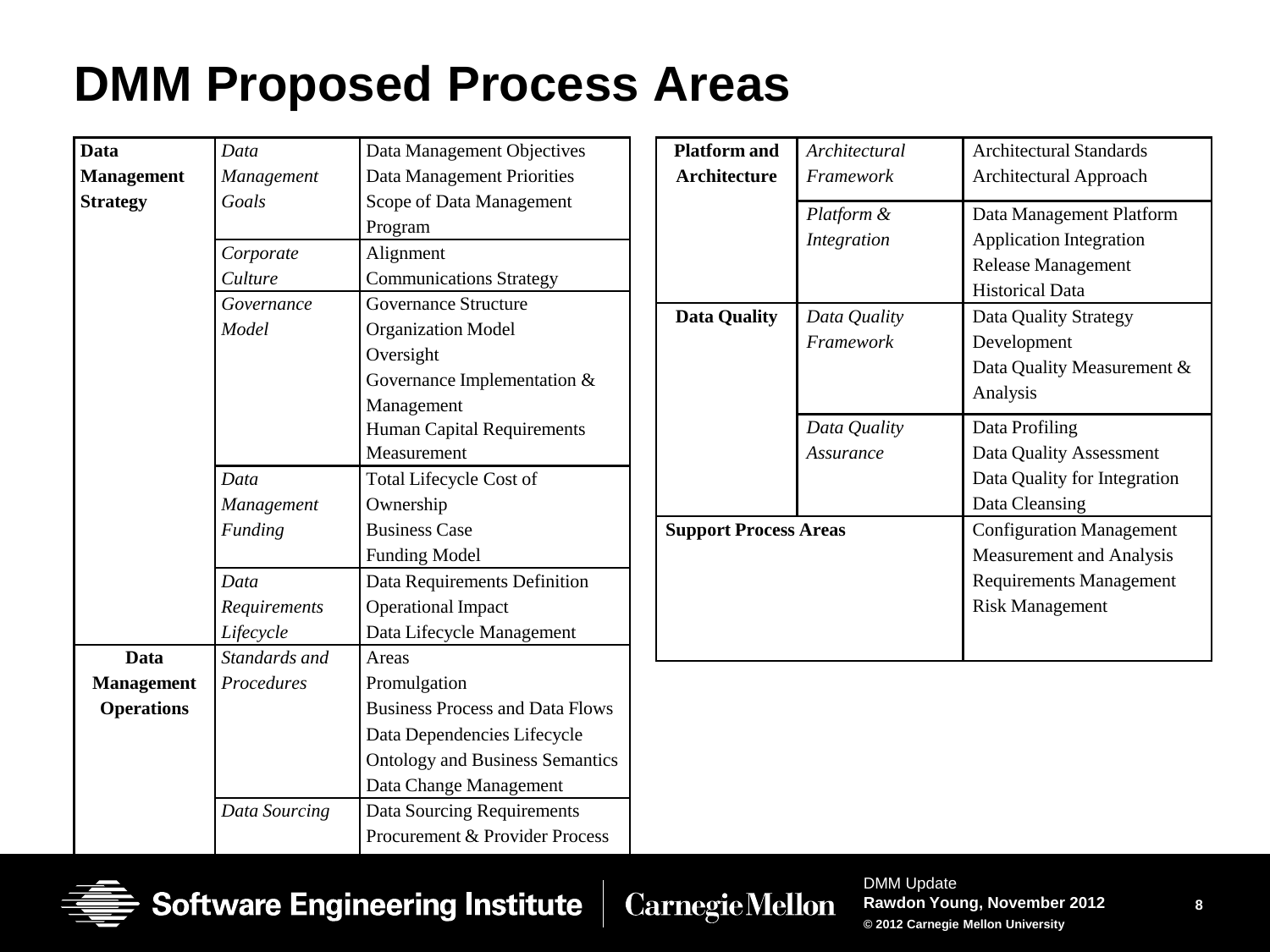## **SEI Observations from Our Reviews of the DMM**



**Software Engineering Institute Carnegie Mellon** 

DMM Update **Rawdon Young, November 2012 © 2012 Carnegie Mellon University**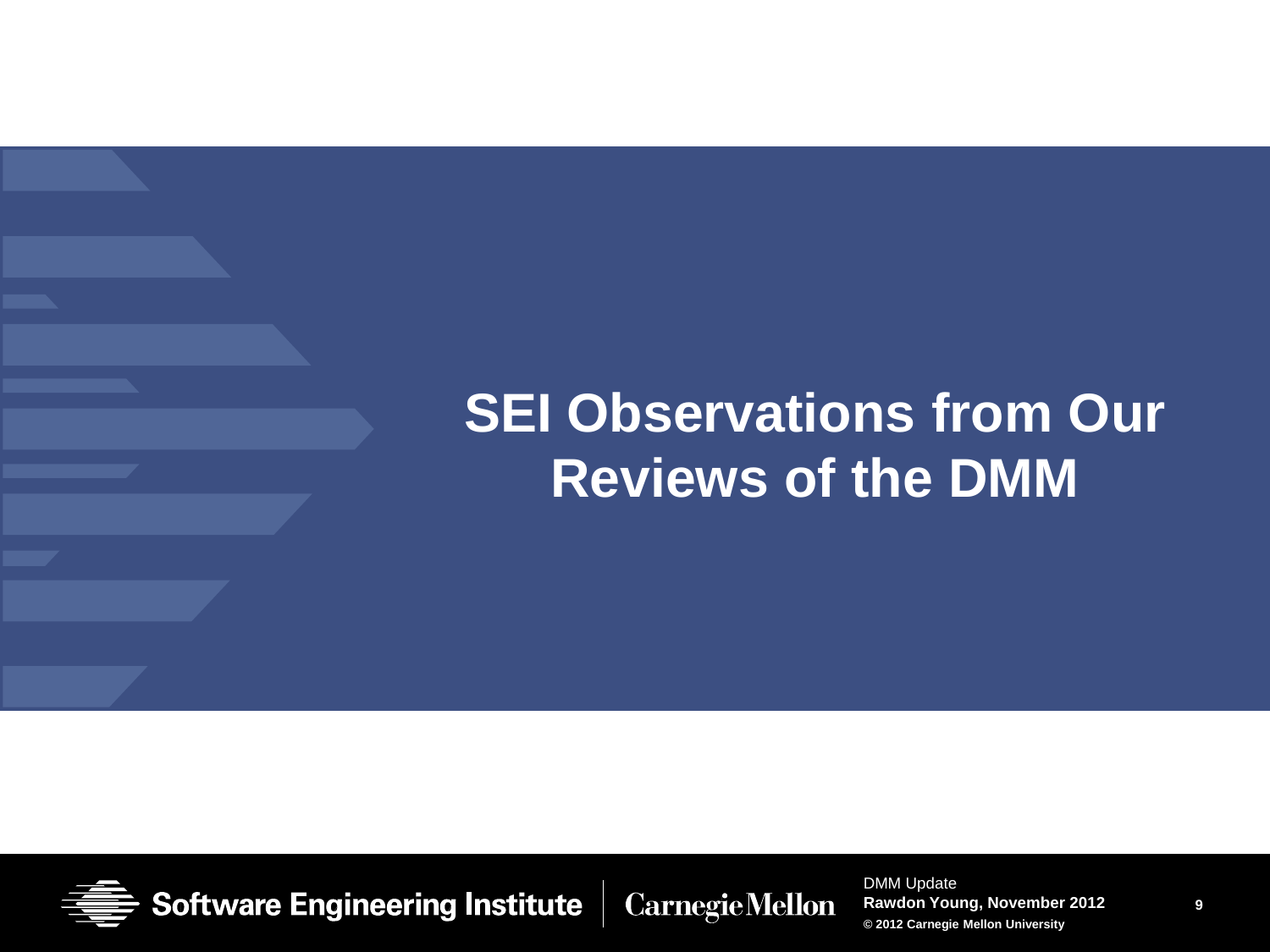#### **DMM Core Content – Selected Observations from the SEI Review Team**

#### DMM Core Content could be used to help

- Verify the completeness of the developing model
- Split functional and institutionalization practices
- Resolve material is written at different levels of detail.

#### Identified relevant CMMI, People CMM and RMM Process Areas

- Human Capital Requirements  $\rightarrow$  P-CMM {STAFF, WFP, OCM}, RMM {HRM, PM}
- Measurement  $\rightarrow$  Core.{MA, GP2.8}
- Change Requests and Exception Management  $\rightarrow$  SVC {IRP}, RMM {IMC}

#### Capability levels (CLs) are used to stratify practices functionally within a PA

- •No separate, detailed characterization of CLs is provided
- •Use RMM focus on process governance instead CMMI poliby

#### Other PAs that might provide value to DMM

- CMMI Process Management (OPD, OPF)
- Support PAs (REQM, CM, RSKM, MA) can be lifted from CMMI Core (augmented by RMM components: RRM, RISK, etc.)



Software Engineering Institute **Carnegie Mellon**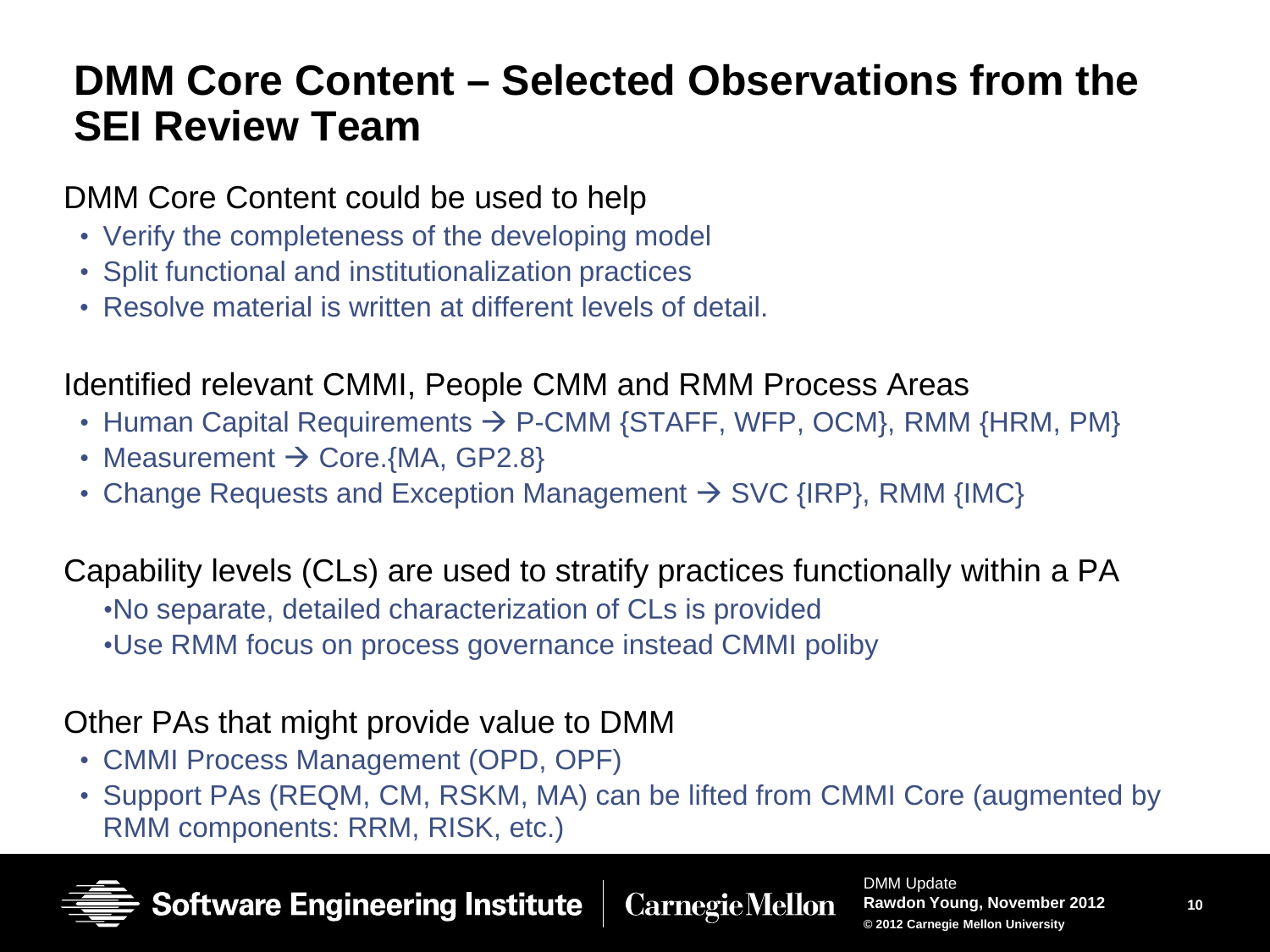## **DMM Model Requirements**



**Software Engineering Institute Carnegie Mellon**  DMM Update **Rawdon Young, November 2012 © 2012 Carnegie Mellon University**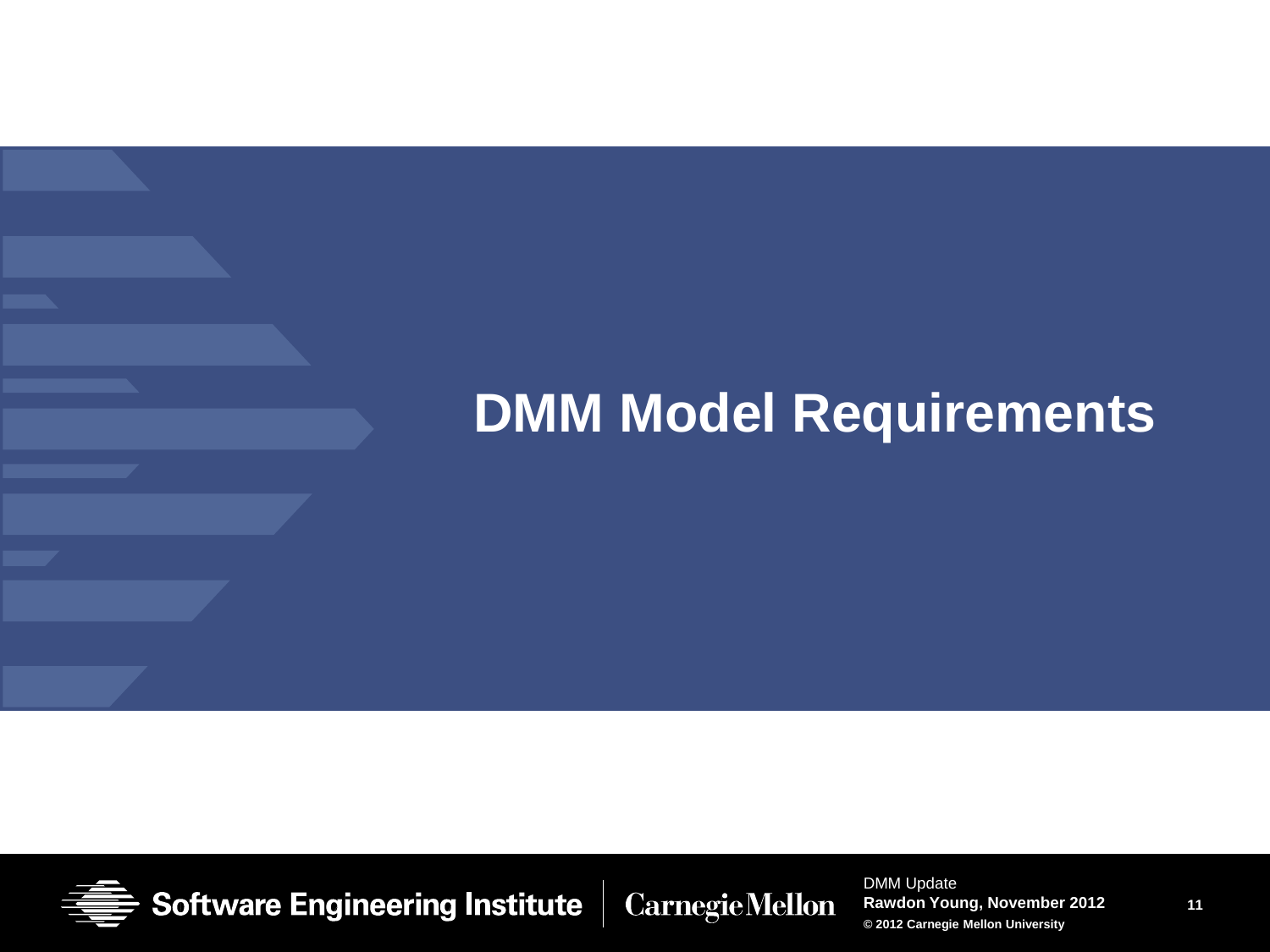## **DDM Requirements – EDMC and SEI**

Align DMM with CMMI to leverage the benefits of the CMMI brand

Levels within Process Areas that emphasize increase functional capability

Reuse from CMMI constellations, People CMM, and RMM

Address the unique aspects of Data Management

Flexible Model/Training/Appraisal

#### Incremental builds to

- Test assumptions
- Get stakeholder agreement
- Get-to-market faster

Develop full product suite (Model, Training, Appraisal)

Address Data Management link to Risk Management in-line with the Senior Supervisors report/financial regulators/Dodd-Frank legislation

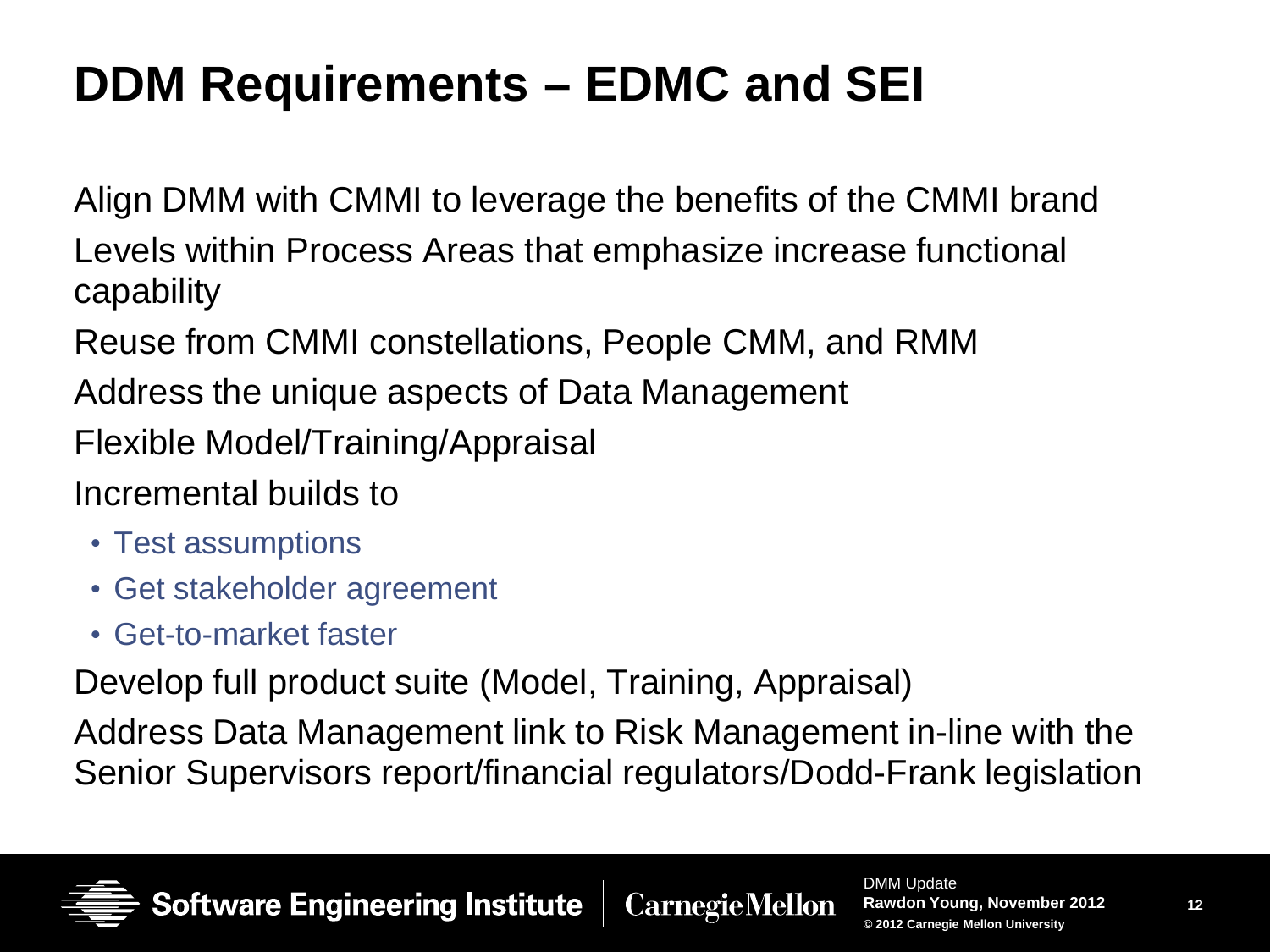## **A Maximal CMMI Reuse Strategy for Developing DMM V1.0**



**Software Engineering Institute Carnegie Mellon**  DMM Update **Rawdon Young, November 2012 © 2012 Carnegie Mellon University**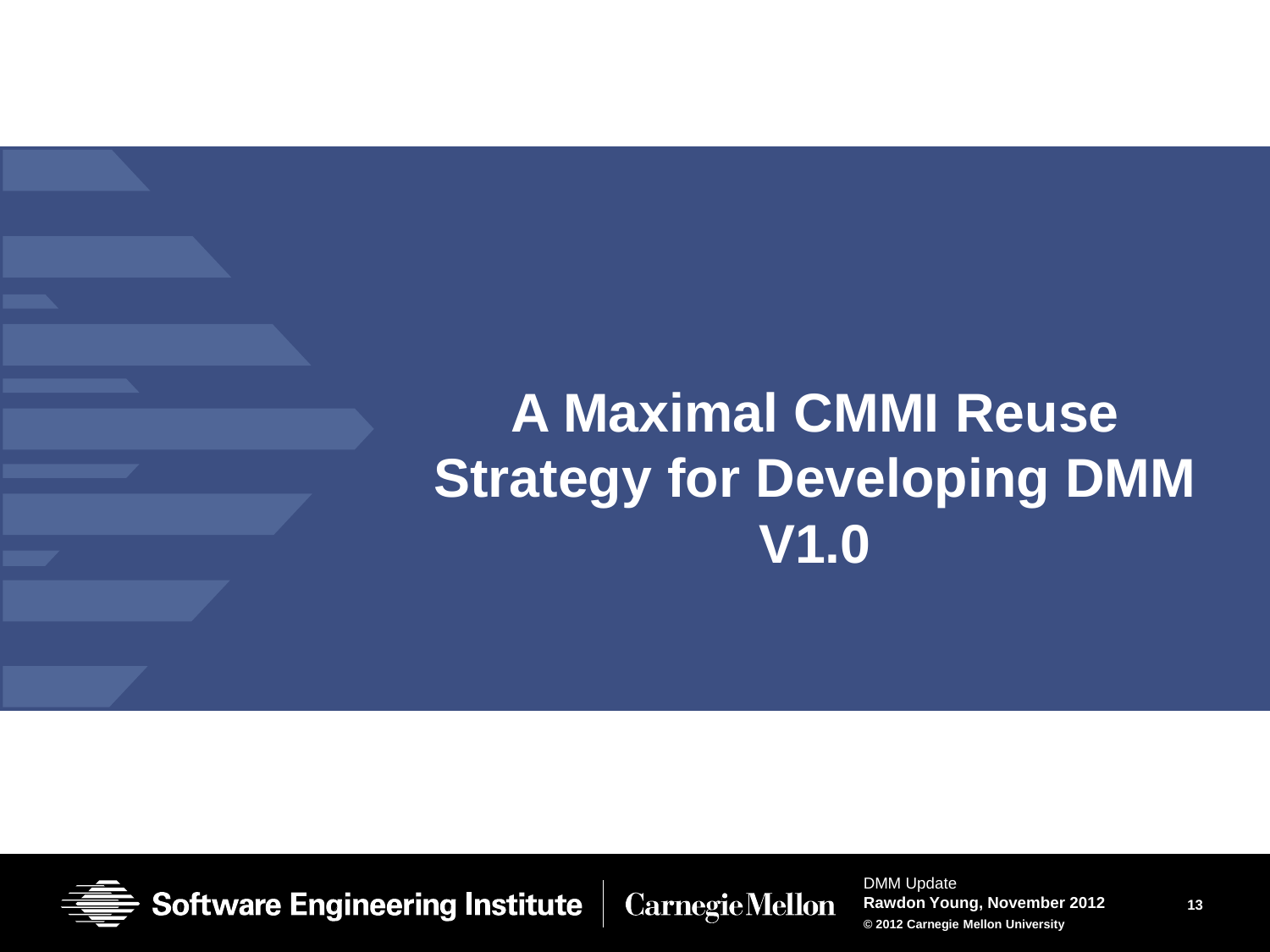## **SEI Recommended Approach**

#### First draft a Prototype PA for DMM V1.0

- Incorporate the CMMI dimension CLs, GGs, GPs
- Scrub DMM Practices, removing GP-isms from the statements of the practices.

#### Reconcile CMMI and BITS Glossaries

- Established harmonized glossary
- Identify initial CMMI Core PAs to Use in DMM
	- MA, CM, REQM, RSKM
	- But also DAR, OPF, OPD, PPQA
	- And to address higher capability, the HM PAs: OPP, OPM, CAR, and an adjusted QPM



Software Engineering Institute **Carnegie Mellon**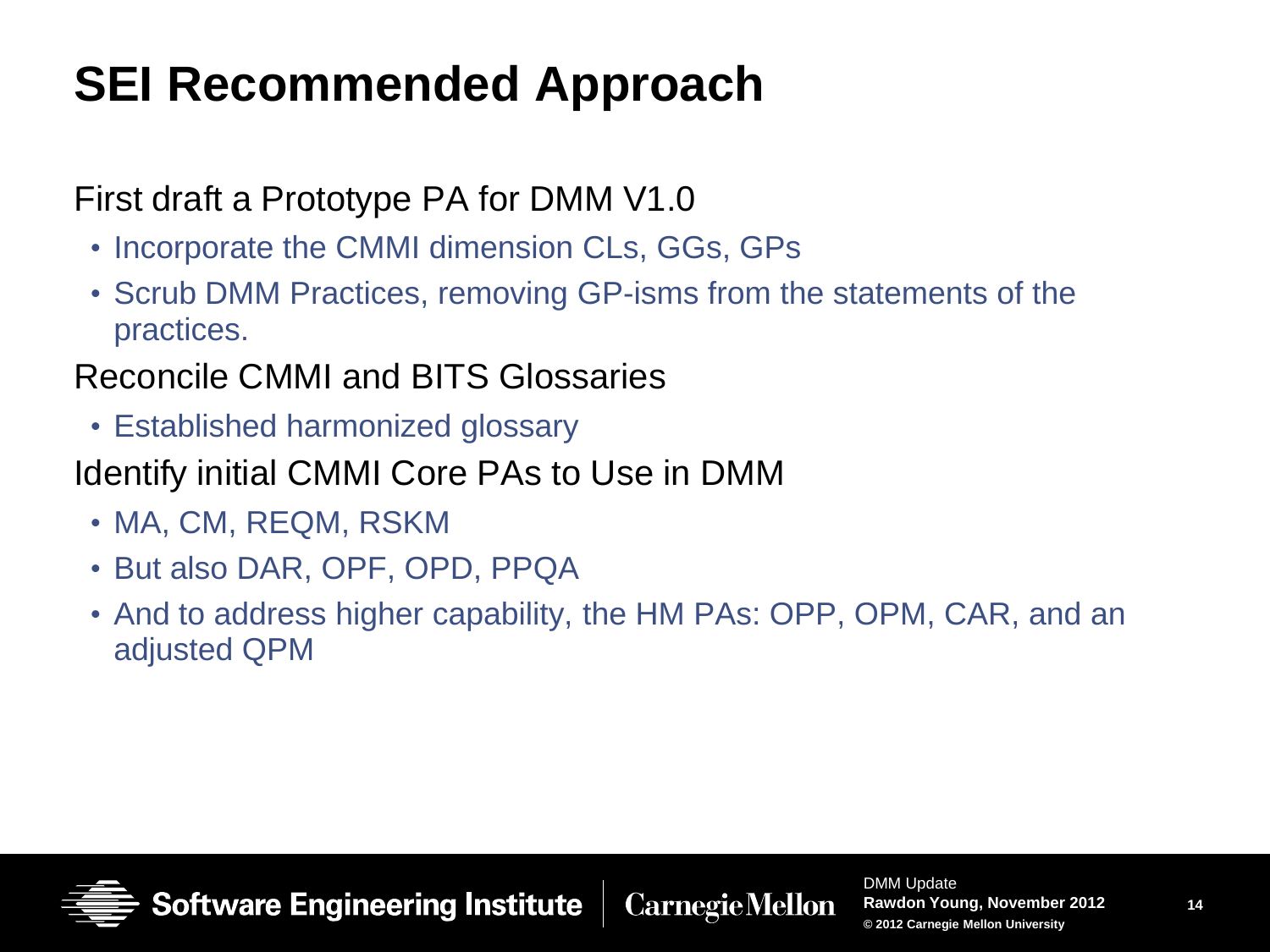## **DMM Development Team**

#### Software Engineering Institute

• Gian Wemyss, Rusty Young, Mike Konrad, Rhonda Brown

EDM Council

- Jim Halcomb, Mike Atkin
- Booz Allen Hamilton
	- Melanie Mecca
- Microsoft Corporation
	- Art Freas
- Lockheed Martin Corporation

**Software Engineering Institute** 

• Lynn Penn

Tool Support for Development and Pilots

### ISD – Appraisal Wizard

• Paul Byrnes, Mike Simmons

Method Park - Stages

• Eric Meier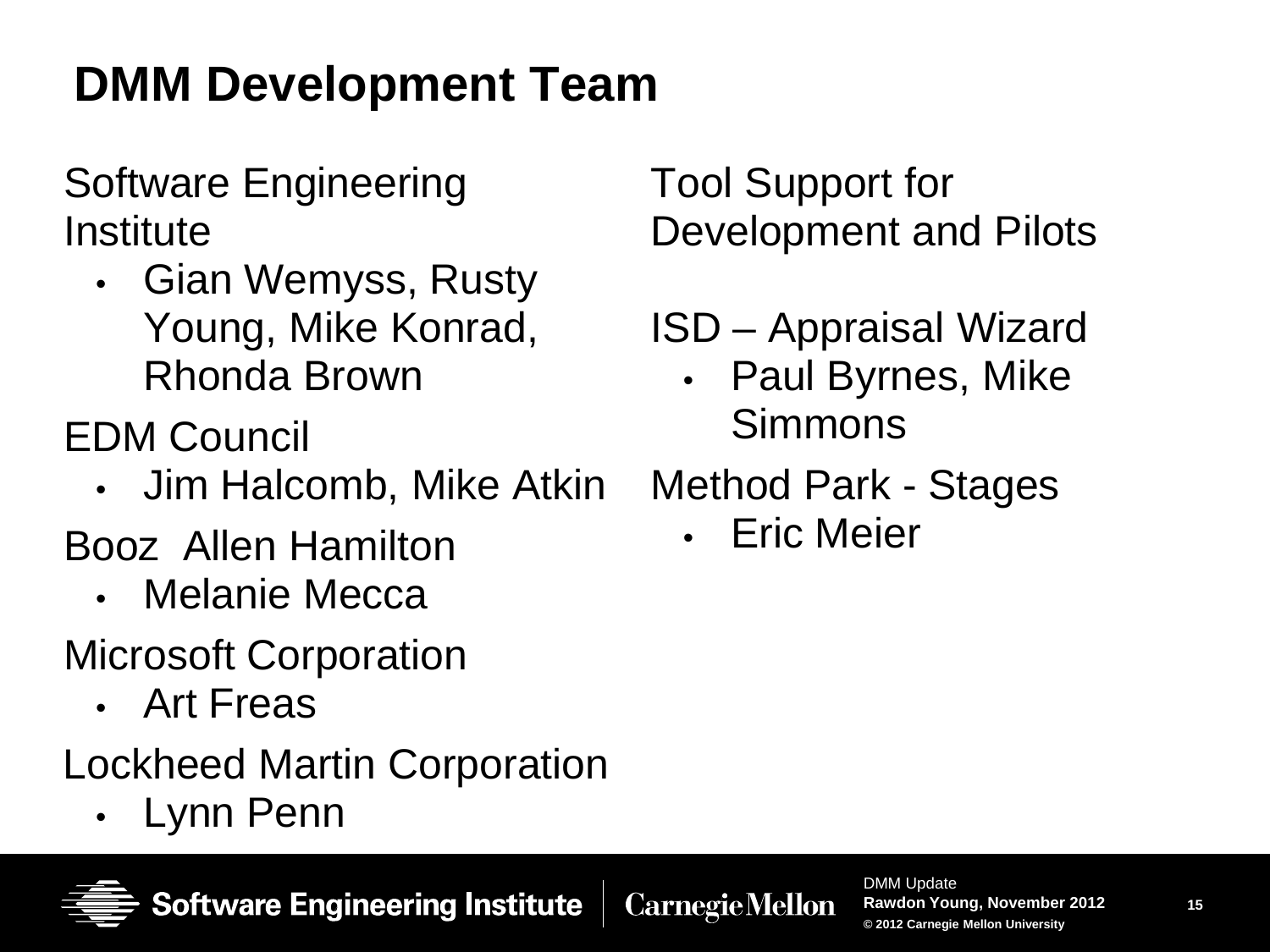### **Protoype – Principles - 1**

- 1. Minimize the need to learn a new language in order to use the model.
- 2. All functional practice statements will appear together grouped by level.
- 3. If a statement relates to a generic practice in CMMI it will be referenced using footnotes/hyperlinks rather than treated as an elaboration and placed elsewhere in the model.
	- *Note:* We acknowledged that we will find the inconsistent application of generic concepts across the DMM for a given level (e.g. reviewing status with higher level management at level 2). We discussed marking these instances as gaps for further development. We also discussed the possibility that certain practices should be deemed to be applicable to every process area and we should avoid making formulaic statements.

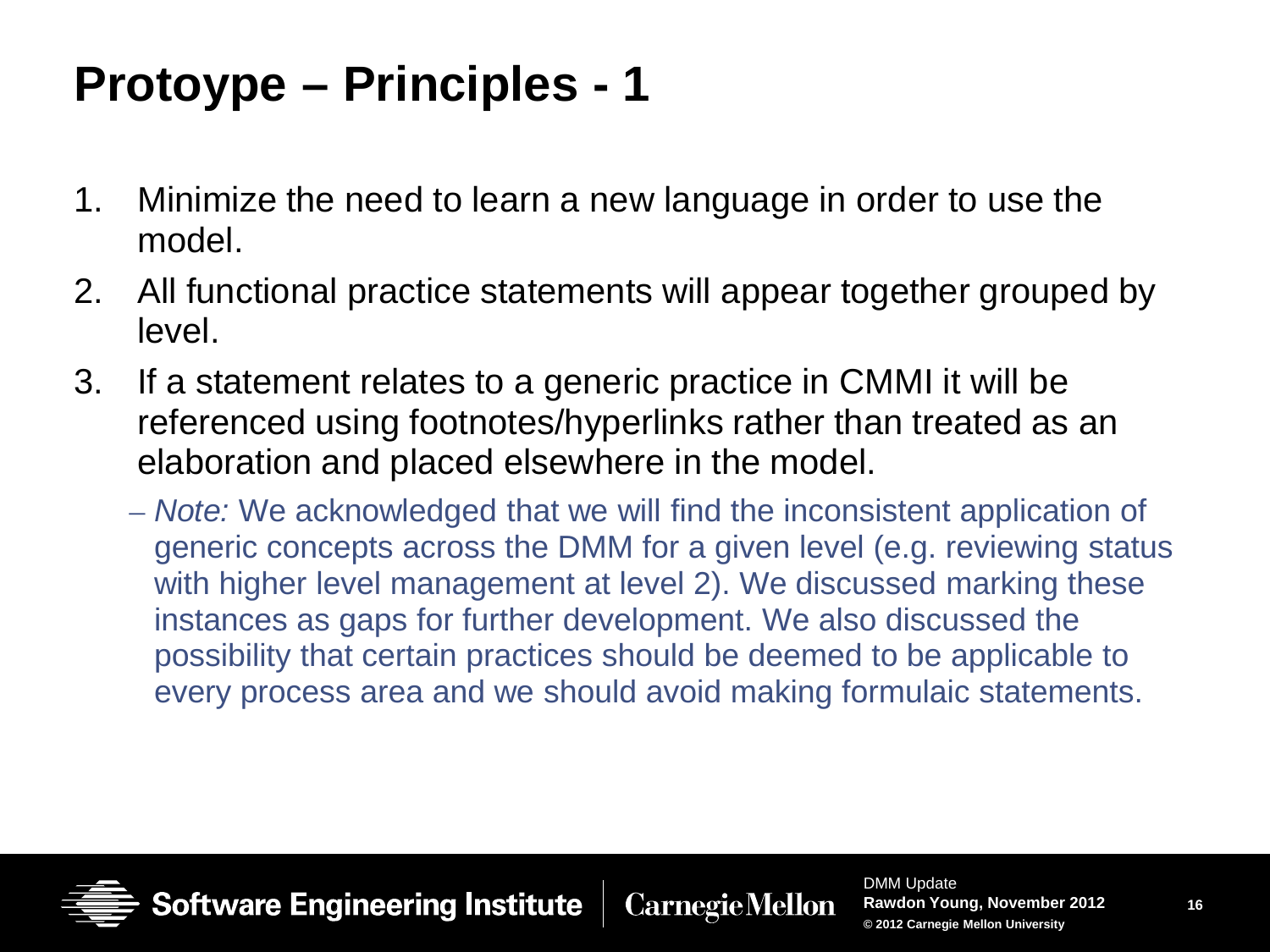## **Protoype – Principles - 2**

- 4. Functional practice statements should adhere to the following quality criteria:
	- Unambiguous (hard to assess "appropriate")
	- Orthogonal (independent)
	- Acceptable to the users
	- Convey what and why (Non-prescriptive and non-negative)
	- Minimize compound statements
	- Is sufficiently detailed to make the process area recognizable to the user
	- Retain statements that pertain to higher and lower levels of activity it is useful to see a progression.
- 5. Target State Multiple Views of a Single Document: Can "see" operations, management, executive, appraiser needs in one document (assign task to M. Atkin) (Technology enabled – pushbutton to "see")



**Software Engineering Institute Carnegie Mellon**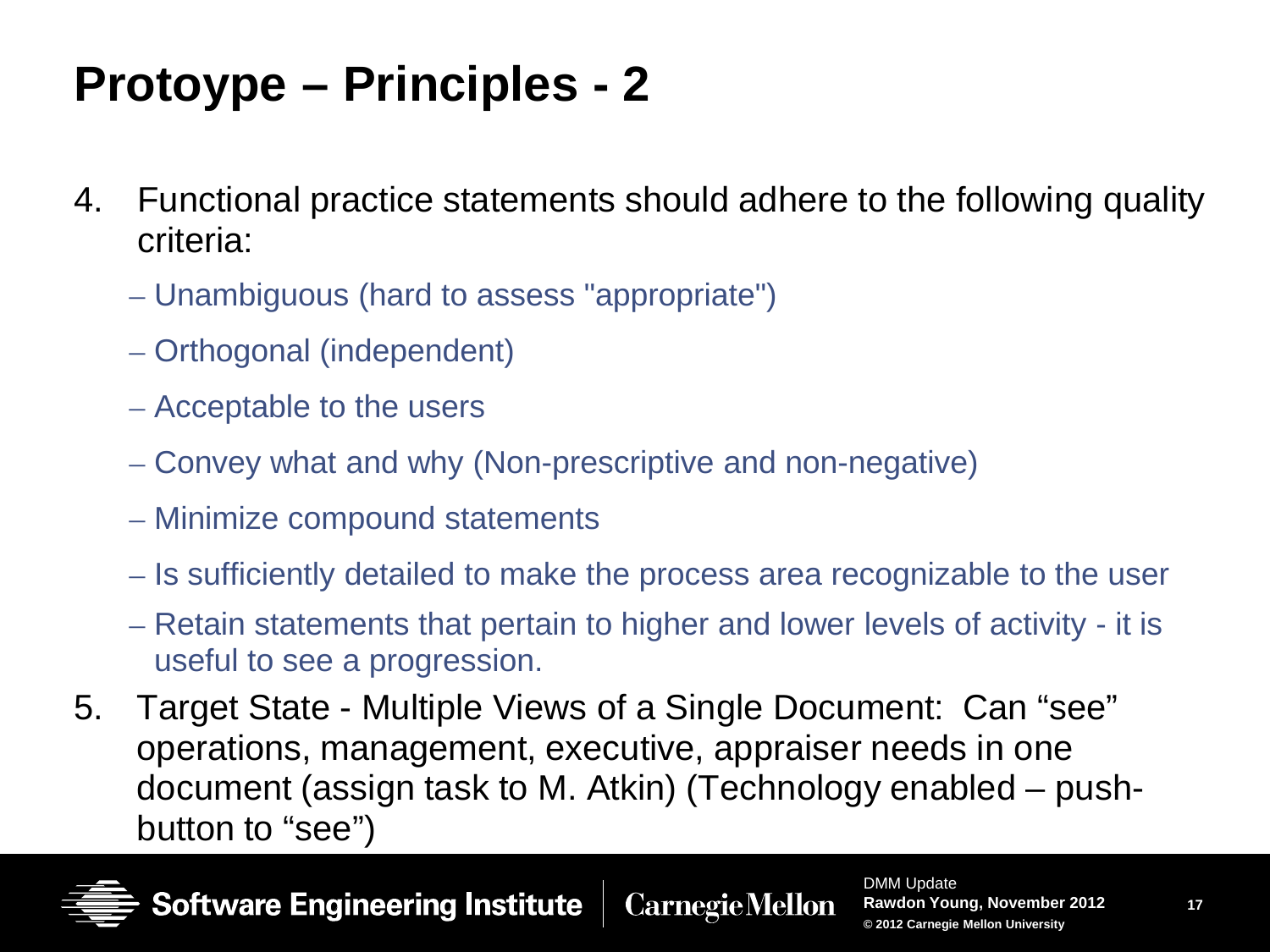### **Protoype – Priciples - 3**

- 6. Guidelines for Functional Practice Statements:
	- While some statements can stand on their own, others may require additional information to understand.
	- May include additional +information to explain what is meant by the singular statement.
	- Expand upon the statement for operational use and appraisal evidence. Establish boundaries for the statement – what is included and what is NOT included.
	- Try to stay between 3 to 7 statements per PA. Careful to reduce statements without reducing information.

Levels:

- 1. Competency (how good am I at this): ad hoc, practiced, standardized, measured statistically, feedback processes to facilitate improvements
- 2. Maturity (at what level are we doing this thing): project, business unit, organizational level, enterprise level, industry level

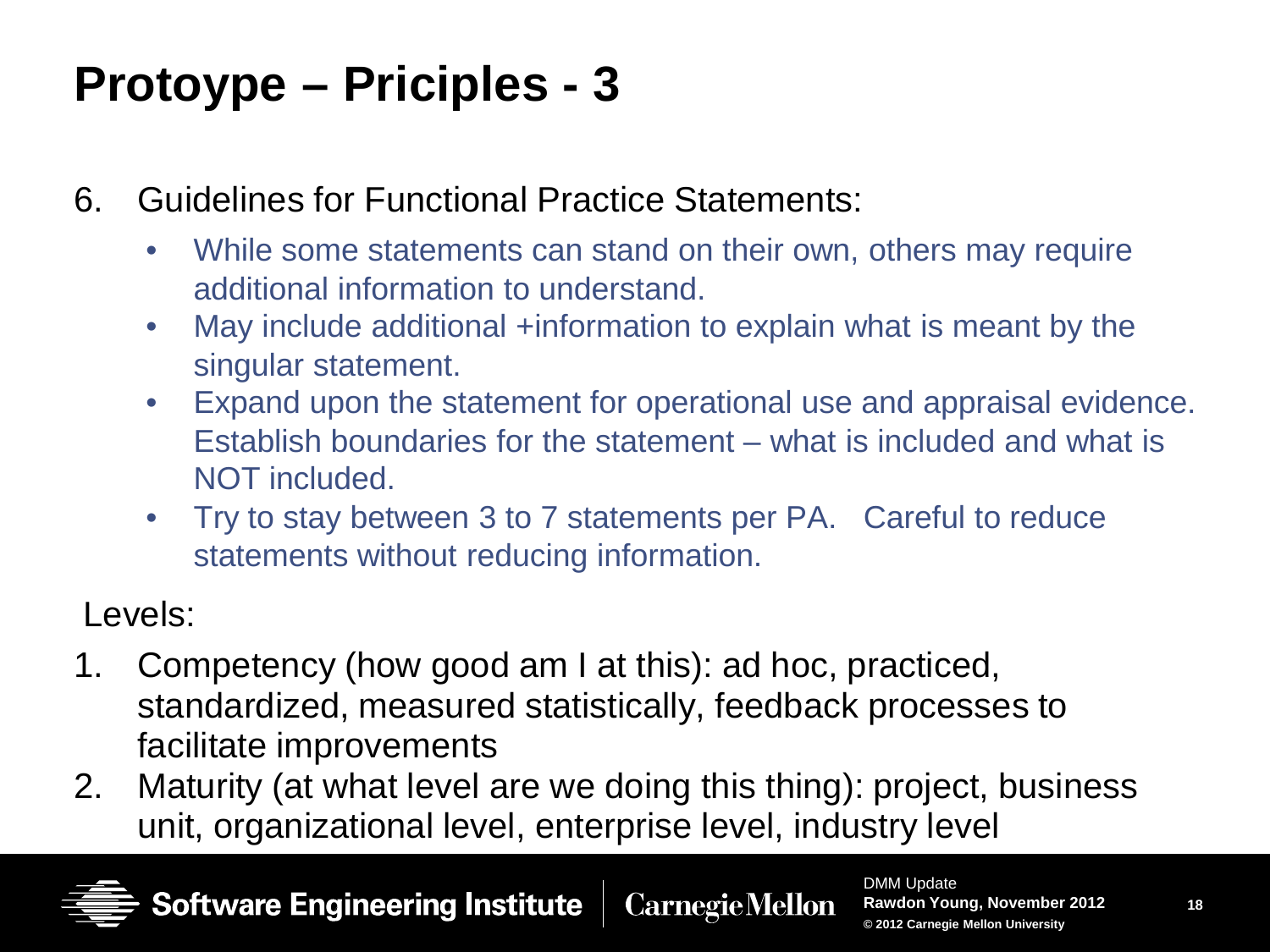### **The Result – Prototype #2**

**DMM Data Profiling Prototype** 

**Software Engineering Institute Carnegie Mellon**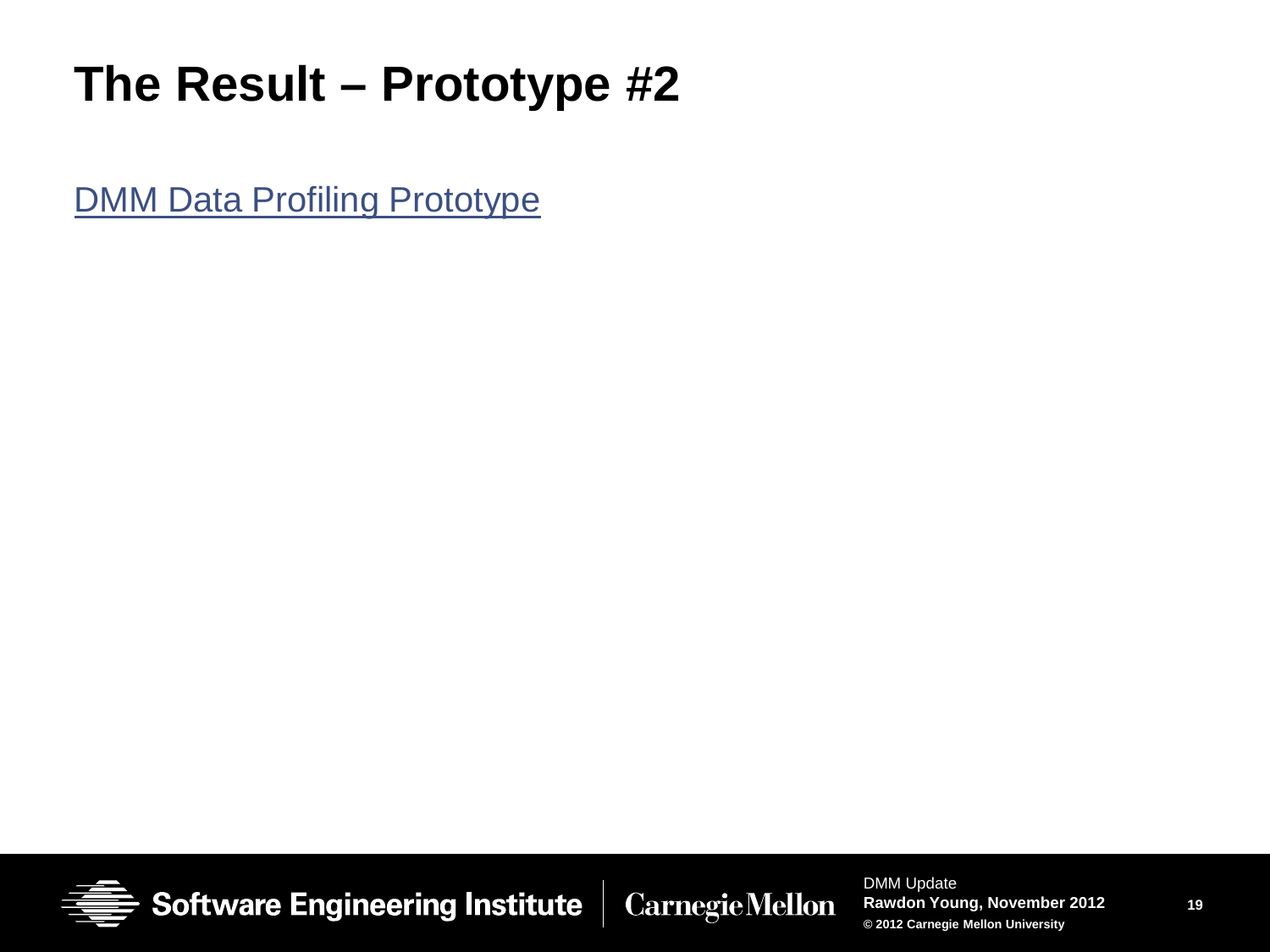### **Plan for Developing DMM V1.0**



**Software Engineering Institute Carnegie Mellon**  DMM Update **Rawdon Young, November 2012 © 2012 Carnegie Mellon University**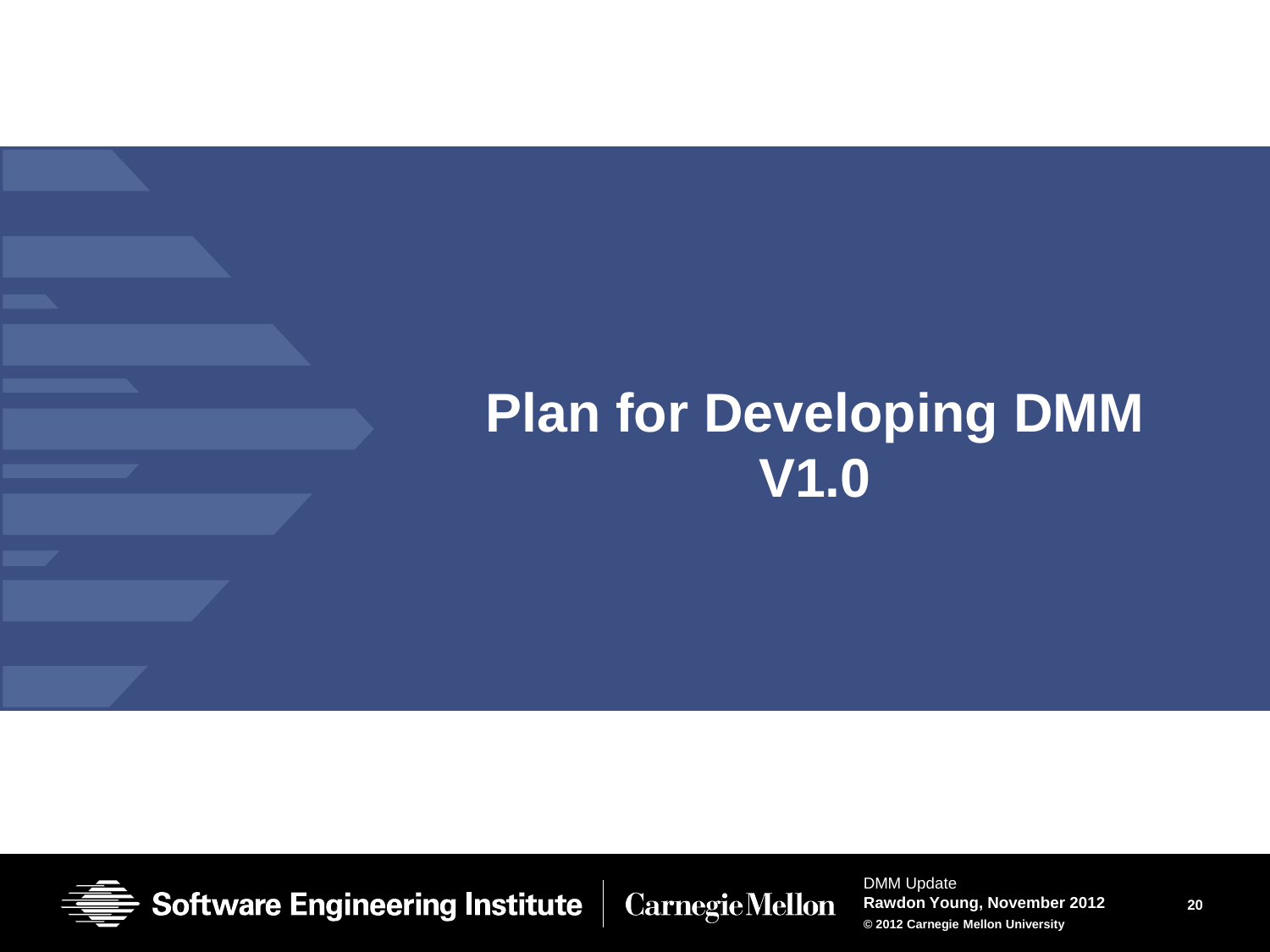## **Milestones**

- July 31, 2012 Development activities begin
- November 15, 2012 DMM PA Prototype Approved by Sponsors
- DMM Model Build 1 Completed on February 15, 2013
- DMM Model Build 2 Completed on July 8, 2013
- DMM Model Build 3 Completed on September 12, 2013
- DMM Model Build 4 Completed on December 5, 2013
- DMM Model Sponsor\EDM Member Draft released December 31, 2013
- DMM Model V1.0 released (Final QA) March 6, 2014
- DMM Product Suite (Model, Training, MDD, Certification) released March 20, 2014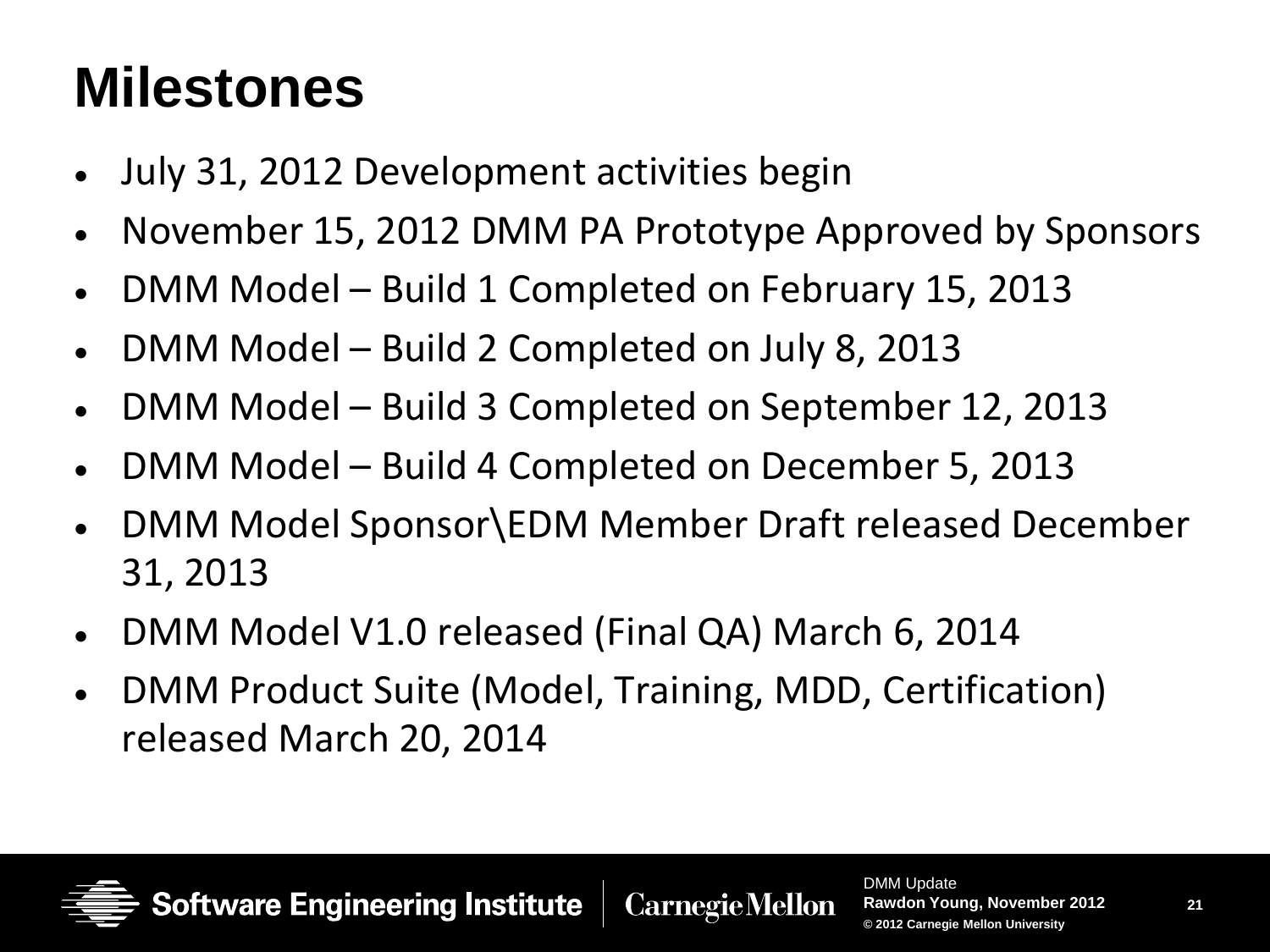# **An Opportunity To Get Involved…**

- Sponsorship of DMM creation and roll-out
- Data management from a non-financial industry perspective
- Looking for organizations to pilot the DMM (and partners to help with piloting activities)



**Carnegie Mellon**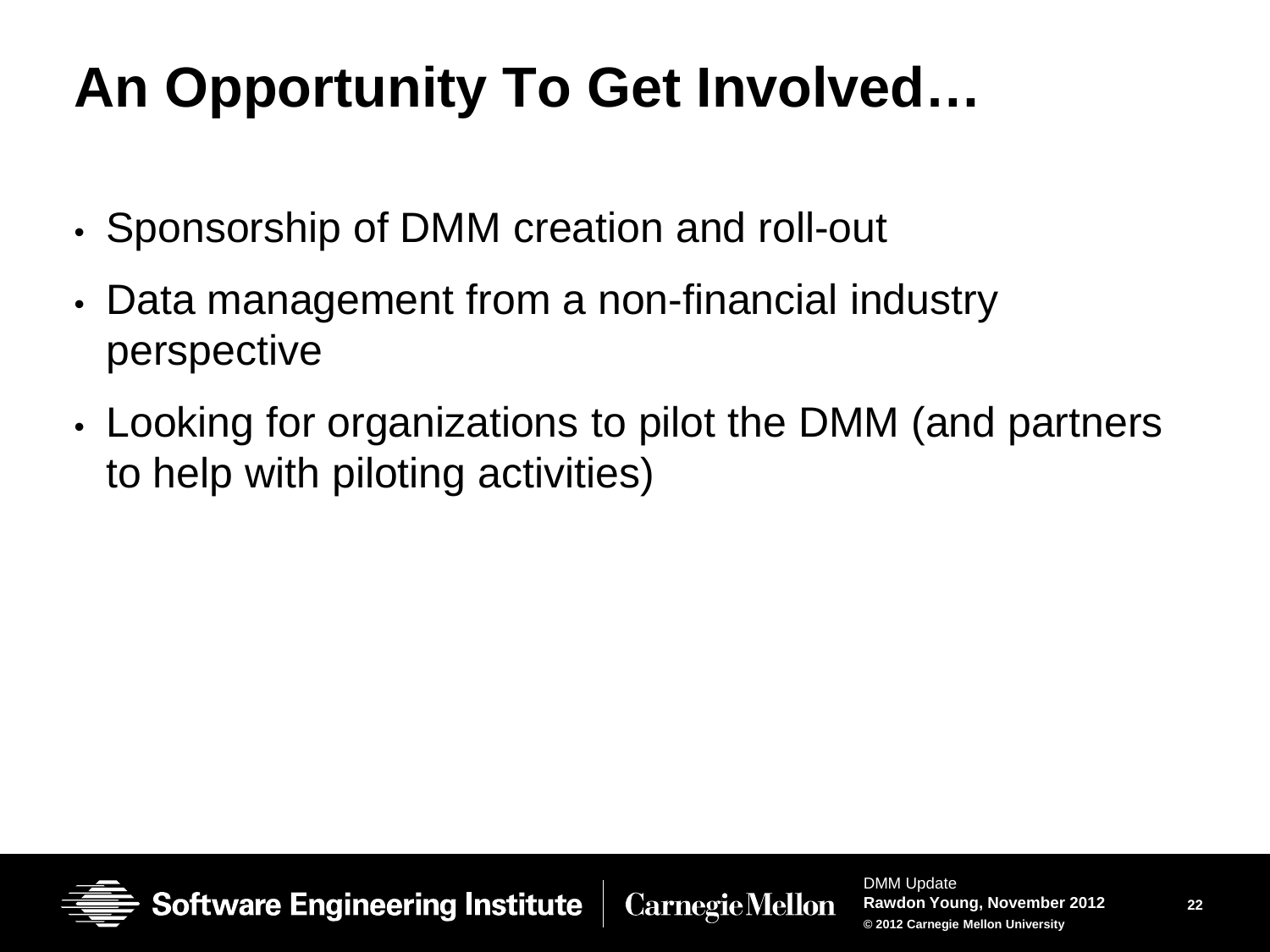## **Contact Information**

#### **Rawdon Young**

Telephone: +1 412-268-2584 Email: [rry@sei.cmu.edu](mailto:rry@sei.cmu.edu)

#### **Dave Scherb**

Telephone: +1 412-268-3946 Email: [dscherb@sei.cmu.edu](mailto:dscherb@sei.cmu.edu)

#### **Lisa Masciantonio**

Telephone: +1 412-268-4652 Email: [lm@sei.cmu.edu](mailto:rgw@sei.cmu.edu)

#### **Gian Wemyss**

Telephone: +1 412-268-8138 Email: [rgw@sei.cmu.edu](mailto:rgw@sei.cmu.edu)

#### **Web**

www.sei.cmu.edu www.sei.cmu.edu/contact.cfm

#### **U.S. Mail**

Software Engineering Institute 4500 Fifth Avenue Pittsburgh, PA 15213-2612 USA

#### **Customer Relations**

Email: info@sei.cmu.edu Telephone: +1 412-268-5800 SEI Phone: +1 412-268-5800 SEI Fax: +1 412-268-6257



**Software Engineering Institute** 

**Carnegie Mellon**